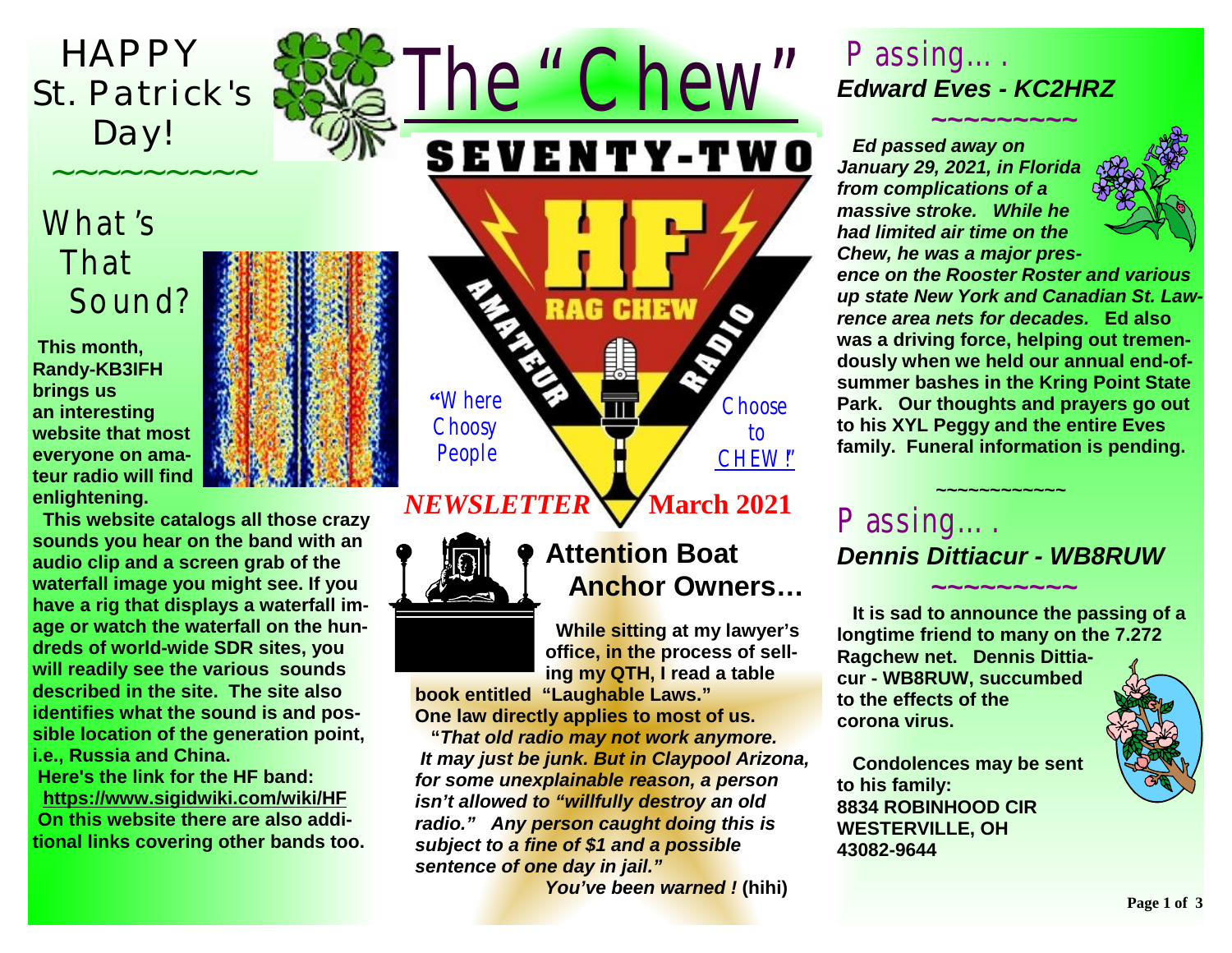

which simply snapped into the rear of cer- bands have devolved into the bad old CB *kighting the meter faces. Apparently MFJ knob!" <sup>A</sup> few days ago, after <sup>a</sup> post-midnight bathroom break, I glanced into my darkened Brooklyn radio shack. What, to my surprise, was that pair of lightly glowing eyes glancing back at me? My heart jumped, though when I put on my eyeglasses, I saw the source of the light. In earlier Chew issues, I've written about my work, doing a dial and meter light bulb change-out on my tuners and amplifiers. MFJ made a quick change LED bulb kit tain meters. The early linear amplifiers had grain-of-wheat incandescent bulbs buried deep inside the meter case itself, making internal LED conversions all but impossible. I devised an easy way to do an external conversion, and these new LED bulbs have done an admirable job of used these incandescent bulbs in their 12-17 volt lighting and relay circuits as a bleeder resistor to the power supply too.* 

 *When I installed the new LED's, the current draw was so minuscule, and re-*

*sistance so high, the filter caps kept the bulbs dimly lit for hours.* 

 *So, if you find your* 

*meters looking back at you on a dark evening, even when turned off, now you know why.* 

 *Loby-WA2AXZ*

#### *Volunteer Monitoring Program*

 **For years the "Official Observers" have watched the ham bands to ensure FCC rules of operating were adhered to, as well as citing good operators for their efforts on the amateur bands.** 

**Times have changed, and the new Volunteer Monitoring Program has been initiated to continue the good works of their predecessors . Today, sadly, portions of certain days. There is a new site established with guidelines to follow where any ham can report violations. Ultimately, ARRL is aware that misbehavior continues on various bands, just as it always has. As Riley Hollingsworth said many years ago, "Don't engage with it. Just turn the** 

 **To view the various details involved with the new program, check out: <http://www.arrl.org/volunteer-monitor>program**  ★<del>─</del>────────<del>──</del>

> *K1R is Coming!*

 *Our 17th annual celebration will kick off the weekend of May 1 and* 

*2, 2021. As always, new collectable QSL cards have been designed for the gang to proudly display in their shacks. Full details in the April Chew issue!*

#### *A note from your editor …*

 **Our monthly newsletter "THE CHEW", contains information about the activities and participants in the 7.272 Ragchew Net. We rely on contributions of stories and pictures from the members to keep all of us up to date, impart information we can all use and, of course, to raise a smile and a chuckle or two. If you find a new "Taz" photo that can be used for future certificates and QSLs, that too is greatly appreciated. Without you, there is no Chew! Please, e-mail your stories, tech info and photos to Loby at [wa2axz@arrl.net](mailto:wa2axz@arrl.net)** 

**~~~~~~~~~~~~~~~~~~~~**

*Many Thanks!* 

#### Volunteers Wanted!



 **If you would like to be one of our Net Control Stations on a regular schedule or as an occasional fill-in, please contact our net scheduler, Ken-W3XAF.**



*Need QSLs or Eyeball Cards ???*   **KB3IFH QSL Cards** 



**[www.kb3ifh.homestead.com](http://www.kb3ifh.homestead.com) ~~~~~~~~~~~~~~~~~~~~~~** 

**72chew.net**